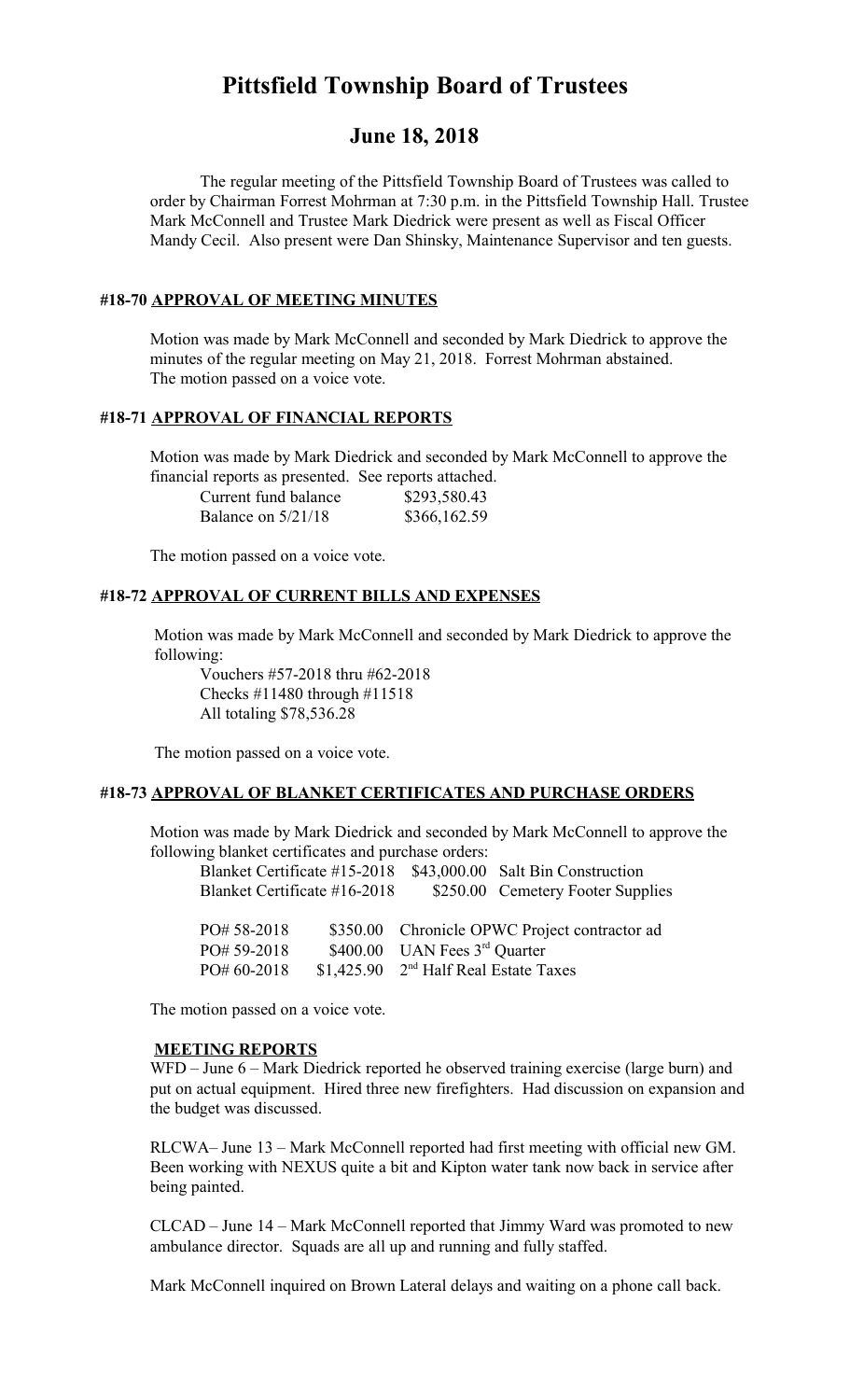#### **OLD BUSINESS**

Salt bin construction completed and about 3 weeks out will put a 20x40 concrete pad out front.

Further discussion on the LC Solid Waste grant money and it was decided to purchase 3 new picnic tables for park pavilion.

#### **NEW BUSINESS –**

# **#18-74 APPROVAL TO SCHEDULE THE BUDGET HEARING FOR THE 2019 BUDGET ON JULY 16, 2018 AT 7:15 P.M.**

Motion was made by Mark Diedrick and seconded by Mark McConnell to schedule the Budget Hearing for the 2019 budget on Monday, July 16, 2018 at 7:15 p.m. just prior to the regular meeting. The motion passed on a voice vote.

Budget discussion to keep building project at the same amount as past years and the concern of salt prices on the rise and to increase budget for next year.

#### **#18-75 APPROVAL OF TRASH CONSORTIUM RESOLUTION TO EXTEND CURRENT CONTRACT BY THREE MONTHS**

Motion was made by Mark McConnell and seconded by Mark Diedrick for the approval of trash consortium resolution to extend current contract by three months. The motion passed on a voice vote.

Next Trash Consortium meeting scheduled for July 24, 2018 at 5:30 PM in Grafton.

#### **ZONING BUSINESS**

One new permit was issued and Route 20 resident was talked to last week about removal of vehicles.

# **ROAD AND MAINTENANCE REPORT –**

### **#18-76 APPROVAL TO ACCEPT THE CONSTRUCTION BID FROM ERIE BLACKTOP FOR THE OPWC HUGHES ROAD RECONSTRUCTION IN THE AMOUNT OF \$47,471.00**

Motion was made by Mark McConnell and seconded by Mark Diedrick to accept the construction bid from Erie Blacktop for the OPWC Hughes Road reconstruction project in the amount of \$47,471.00 pending review at Engineer's Office. The motion passed on a voice vote.

#### **#18-77 APPROVAL TO DO PO IN THE AMOUNT OF \$2,000.00 FOR PURCHASE OF RECYCLED STONE FROM DENES CONCRETE.**

Motion was made by Mark Diedrick and seconded by Mark McConnell to do PO in the amount of \$2,000.00 for purchase of recycled stone from Denes Concrete. The motion passed on a voice vote.

#### **#18-78 APPROVAL TO HIRE BURGESS ELECTRIC FOR REMOVAL OF ELECTRIC SERVICE FROM OLD TOWNSHIP GARAGE, TO MOVE SERVICE UNDERGROUND TO PICNIC PAVILION.**

Motion was made by Mark McConnell and seconded by Mark Diedrick to hire Burgess Electric for removal of electric service from old township garage, to move service underground to picnic pavilion. The motion passed on a voice vote.

#### **TOWNSHIP HALL & PARK REPORT**

Mark Diedrick commended Elizabeth on the renting out of the Townhall.